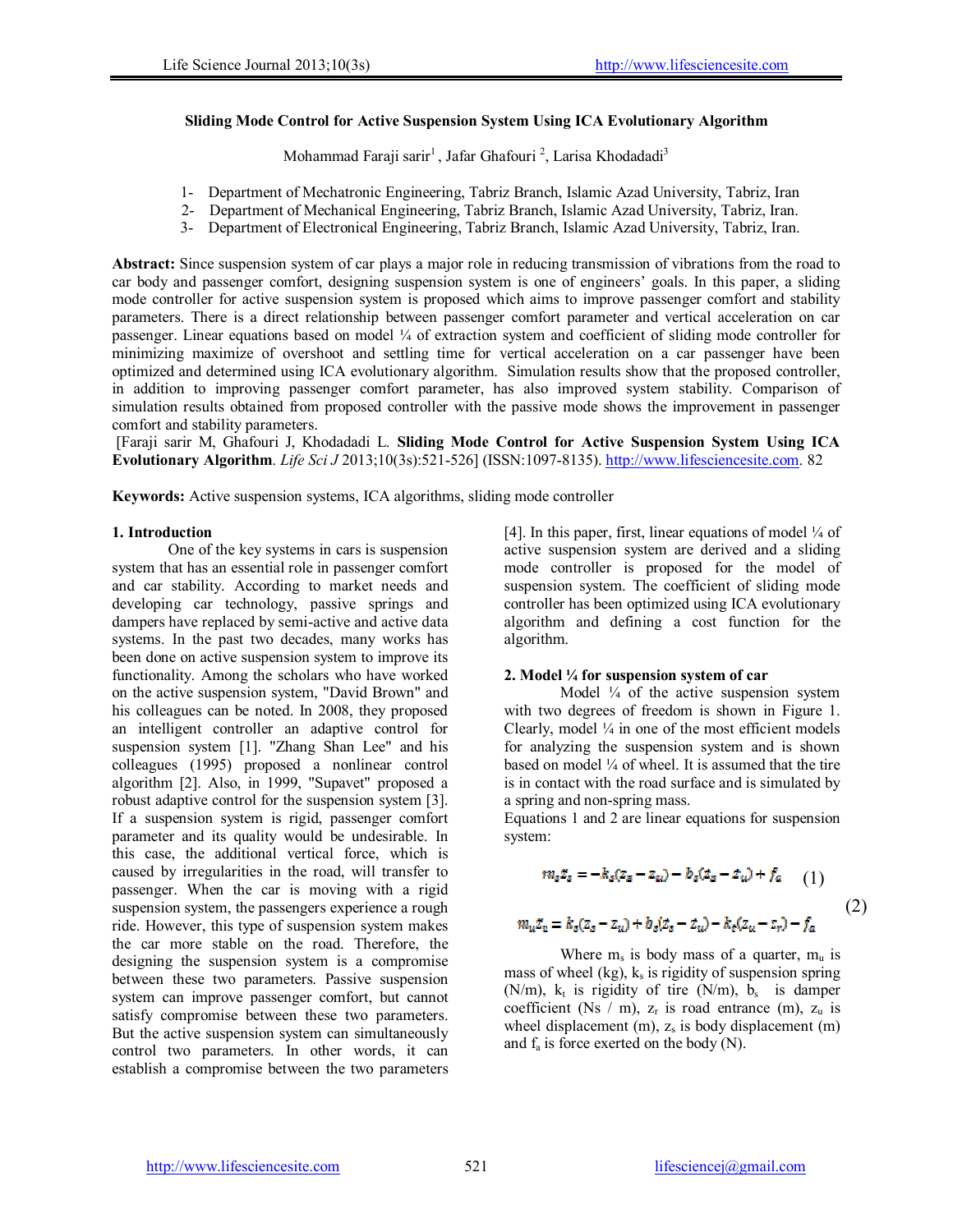

Figure 1: An active suspension system model

State variables 
$$
\begin{cases}\nx_1 = z_g \\
x_2 = \dot{z}_s \\
x_3 = z_u \\
x_4 = \dot{z}_u\n\end{cases}
$$
\n(3)

According to definition of state variables as above, and using equations 1 and 2, state space equations can be obtained from equations 3 to 6:

$$
\dot{x}_1 = x_2 \tag{4}
$$

$$
\dot{x}_2 = \frac{F_2}{m_s} = \frac{bs}{m_s} x_4 - \frac{bs}{m_s} x_2 + \frac{K_s}{m_s} x_3 - \frac{K_s}{m_s} x_1 \quad (5)
$$

$$
\dot{x}_4 = -\frac{F_a}{m_a} - \frac{bs}{m_a} x_4 + \frac{bs}{m_a} x_2 - \frac{K_s}{m_a} x_2 + \frac{K_s}{m_a} x_1 - \frac{K_t}{m_a} x_2 + \frac{K_t}{m_a} z_3 \tag{6}
$$

Using above definitions, state matrices can be determined as follows:

$$
\dot{x} = Ax + B \begin{bmatrix} \ddot{f}^T a \\ z_0 \end{bmatrix}
$$
(7)  

$$
A = \begin{bmatrix} 0 & 1 & 0 & 0 \\ -\frac{K_g}{m_g} & -\frac{bs}{m_g} & \frac{K_g}{m_g} & \frac{bs}{m_g} \\ 0 & 0 & 0 & 1 \\ \frac{K_g}{m_u} & \frac{bs}{m_u} - \frac{K_g}{m_u} - \frac{K_t}{m_u} & -\frac{bs}{m_u} \end{bmatrix}
$$
(8)

$$
B = \begin{bmatrix} 0 & 0 \\ \frac{1}{m_g} & 0 \\ 0 & 0 \\ -\frac{1}{m_u} & \frac{K_t}{m_u} \end{bmatrix}
$$
 (9)

### **2.1. Road Model**

In the study of active suspension, considered model for the road is very important. Researchers use many models to simulate road model that two common models are as follows:

### **Model 1:**

As shown in Figure 2, the road entrance considered as a half-sine signal that provided in 1997 by "Jung-Shan Lin". Equation 10 is used to simulate and study control system [4].

$$
\begin{cases}\n a(1 - \cos \omega t) & 1.25 \le t \le 1.5 & \text{at } z = 0 \\
 0 & \text{otherwise}\n\end{cases}
$$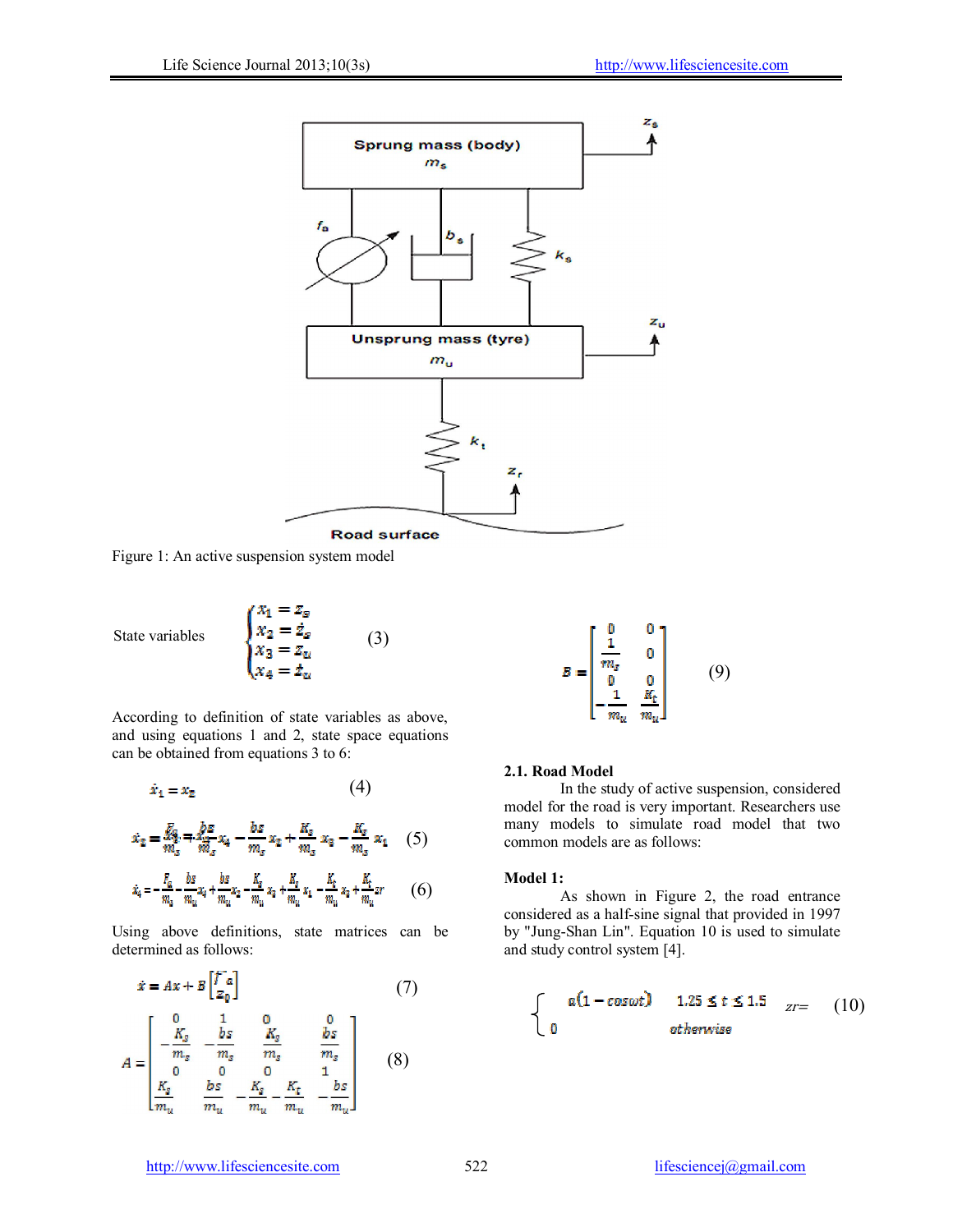

Figure 2: road bumpiness

**Model 2:** This method is based on Power Spectral Density theory where in road entrance considered as to the state variables according to equation 11 [5].

$$
\dot{z}_r = -2\pi f_0 z_r + 2\pi \sqrt{G_0 U_0} \omega_0 \tag{11}
$$

Where  $\omega_0$  is coefficient of Gaussian white noise,  $z_r$  is road entrance,  $G_0$  is road rigidity standard and  $f_0$  is lower cutoff frequency. All entries cannot show all real levels of road. | In this paper, the first method is used to simulate the road.

## **Colonial rivalry**

Optimization algorithms mainly inspired by natural processes and in these algorithms, other aspects of human evolution are not considered. In this paper, a new algorithm was used, which is not inspired by a natural phenomenon but a socialhumanity phenomenon. In particular, this algorithm considered colonization process as a stage of socialpolitical evolution of human and by modeling the historical phenomenon, used it as a source of inspiration for a powerful optimization algorithm [6]. Block diagram of the algorithm is shown in Figure 3.

### **3. Designing Controller**

When modeling, inaccuracies in the system model may be due to uncertainties in the system parameters, or be due to the purposeful selection of a simplified view of the dynamics of the system. Therefore, from the control point of view, the lack of accuracy in the modeling can be classified into two main types [8]:

• Structural uncertainty (parametric)

• Non-structural uncertainties (non-modeled dynamics)

The first type of uncertainty is related to inaccuracy in the terms are really are in the model while second type is related to inaccuracy in the order of system. Inaccuracies in modeling can have severe adverse effects on the system and in particular has undesirable effects on the non-linear system. A main and complementary method to deal with the uncertainty of the model is using a robust control that has been explained in this section. In this thesis, the structure of proposed nonlinear sliding mode controller is consisted of a nominal section and a

number of additional terms for deal with the uncertainties of the model. Sliding mode controller is used in those systems that are needed in order to keep stability and uniform system performance with approximate model in a legal way [8]. Also, the sliding mode controller is one of optimal controller for systems with uncertainty in parameters and nonmodeled dynamics. One problem with this controller is control energy consumption that in this thesis, we minimize it using colonial competitive optimization algorithms (ICA). Figure 4 shows a feedback system with a controller.



Figure 3- block diagram of Colonial rivalry algorithm



Figure 4- Closed Loop System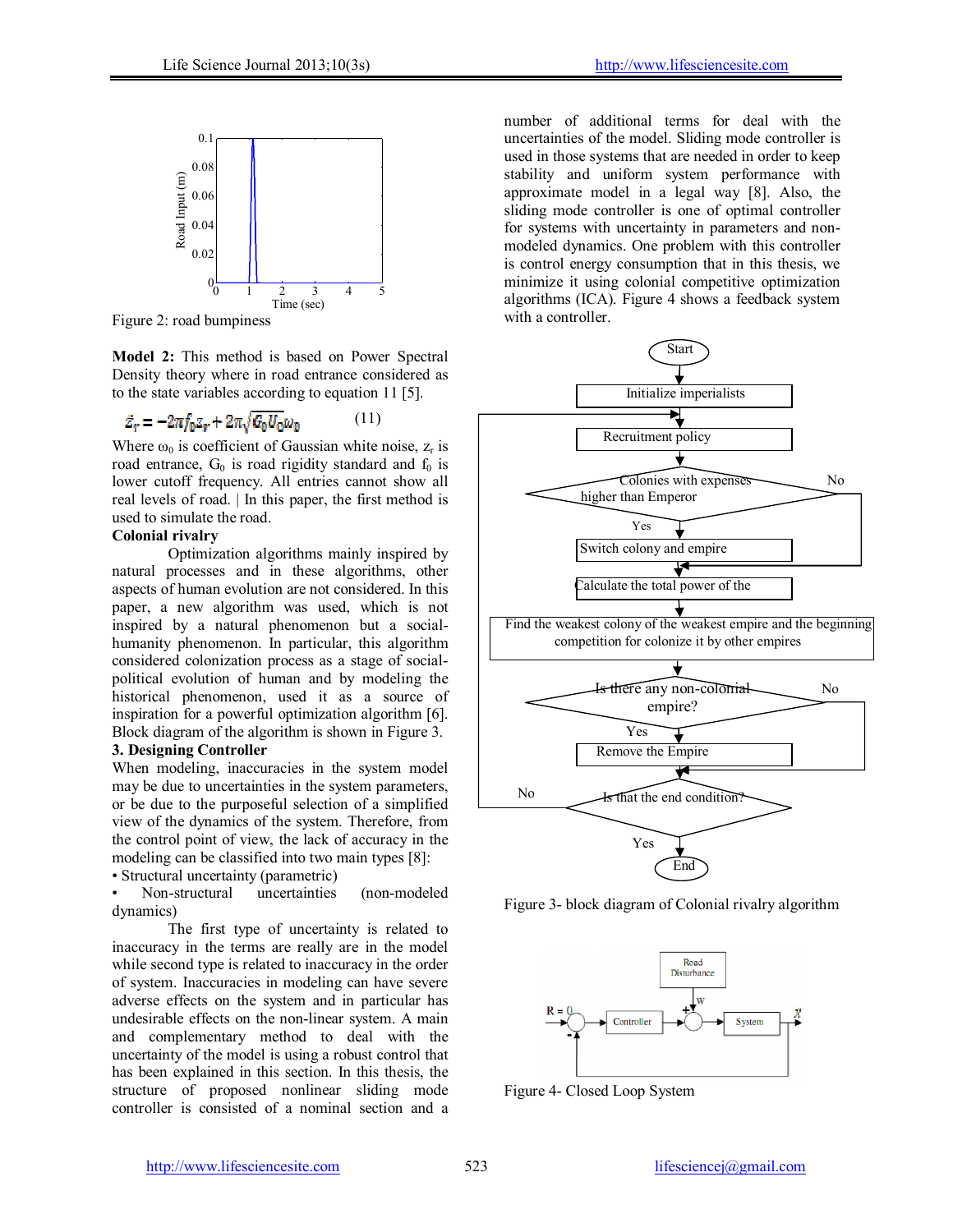The controller consists of two parts: the controller and the switch: control rule and switch rule.

Equivalent control rule:

Sliding surface is defined by the following equation:

$$
S(t) = \left(\frac{d}{dt} + \lambda\right)^{n-1} \tag{12}
$$

Where n is order of system and  $\lambda$  is a positive number.

In this paper, the order of system is 2. So, equation 13 is rewritten based on equation 12:

$$
S(t) = \left(\frac{d}{dt} + \lambda\right)^1 e = \dot{e} + \lambda e \tag{13}
$$

where e is system error.

By taking the derivative of the sliding surface and replace equations 1 and 4, control rule is obtained as follows:

$$
f_{eq}(t) = \ddot{x}_R - b_s x_4 + b_s x_2 - k_s x_3 + k_s x_1 - .
$$
  

$$
\frac{(x_1 - \dot{x}_R)\lambda}{m_s}
$$
 (14)

To make the control rule more robust, sgn function adds to it. Finally, final control rule is obtained as follows:

 $f = f_{ea} - k \text{sgn}(S)$ 

Based on Lyapunov theory about stability, each system has a Lyapunov function called V that if the derivative of this function is a negative number, the system will be stable.

In sliding mode control, the Lyapanvf function is as follows:

$$
V = \frac{1}{2}S^2
$$
 (16)  

$$
\dot{V} = \frac{1}{2}S\dot{S}
$$
 (17)

 $\dot{S}(X, t) = \ddot{x}_1 - \ddot{x}_2 + \lambda(\dot{x}_1 - \dot{x}_2)$ Using equation 18 in equation 16: (18)

$$
\dot{V} = \frac{1}{2}S(-k \operatorname{sgn}(S))\tag{19}
$$

According to equation 9, the system will be stable. **4. Calculating Coefficients**

The cost function is considered so that settling time and maximum of overshoot for system response to road entrance, is minimum value. In sliding mode controller design, researchers have used different objective functions in evolutionary algorithms. Usually corresponds to the minimum value of the objective function, the optimal values of design parameters of controller are obtained. The cost function used is based on minimization of Integral Absolute Error (IAE), Integral Time Absolute Error (ITAE) and Integral of the Square of the Error (ISE) for different value [7]. In this paper, as mentioned, the cost function is defined based on the maximum

acceleration on car body and its settling time and is considered as equation 21:

$$
F = \sqrt{\omega(Q_v^2) + S_t^2} \tag{20}
$$

where  $O_v$  is overshoot maximum and  $S_t$  is settling time.

In new idea that provided for the cost function, as showed in Figure 6, the settling time and peak time of response are two perpendicular vectors. The proposed objective function shows the size of sum of these two vectors. In new objective function, in order to give weight to terms of objective function, the parameter  $\omega$  is multiplied by settling time.



$$
F=\sqrt{\omega(\mathcal{O}_v^2)+{S_\mathrm{t}}^2}
$$

Table 1: Parameters of model  $\frac{1}{4}$  for suspension system

| Kt(N/m) |      | $bs(Ns/m)$ $Ks(N/m)$ $mu(kg)$ $ms(kg)$ |       |  |
|---------|------|----------------------------------------|-------|--|
| 101115  | 1190 | 66824.2                                | 87.15 |  |

#### **5. Simulation results**

In simulation of model  $\frac{1}{4}$  of active suspension system that has shown in figure 1, system parameters are considered according to Table 1.

In ICA algorithm implementation, number of initial population is considered 10 and number of generation replication is considered 50 that figure 7 shows value of cost function in each decade.



Figure 7: The value of the cost function in each decade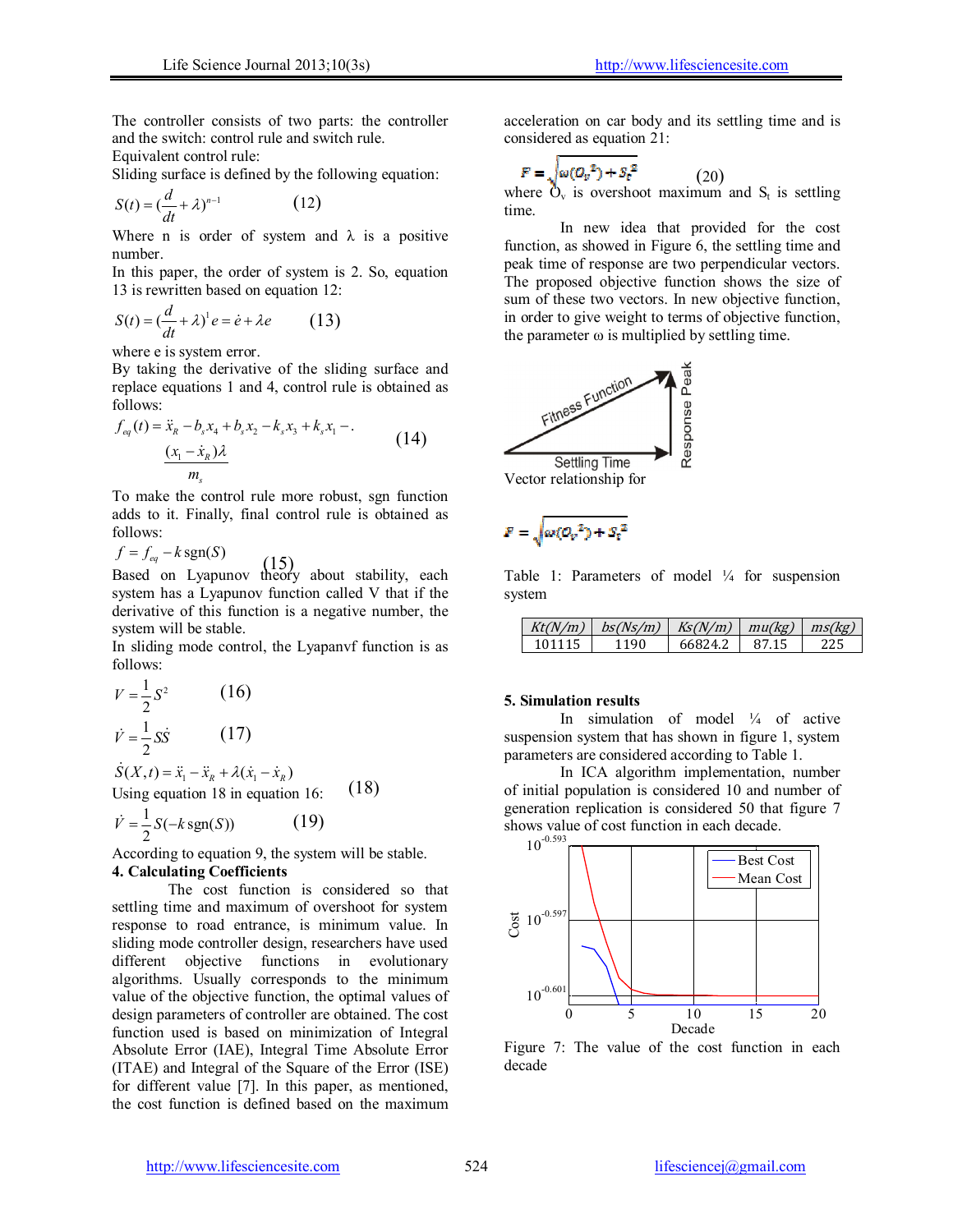Figures 8 to 10 show comparison of parameters related to the ease of travel with stability of suspension of active and passive system. Table 2 shows statistical comparison of these parameters quantitatively. As is shown in Figure 8, the vertical acceleration on passengers in active system compared to passive system has been shown that is reduced about 7 times.



Figure 8- The acceleration on car body. (A) Active (B) Passive

Also, according to Figure 9, the car safety in active suspension system by reducing wheel offset of road is improved. Figure 10 shows the relative displacement that is related to stability of suspension system. As is considered, active mode compared to passive mode has been improved.



Figure 9: wheel offset from the road surface. (A) Active (B) Passive



Figure 10: Relative displacement. (A) Active (B) Passive